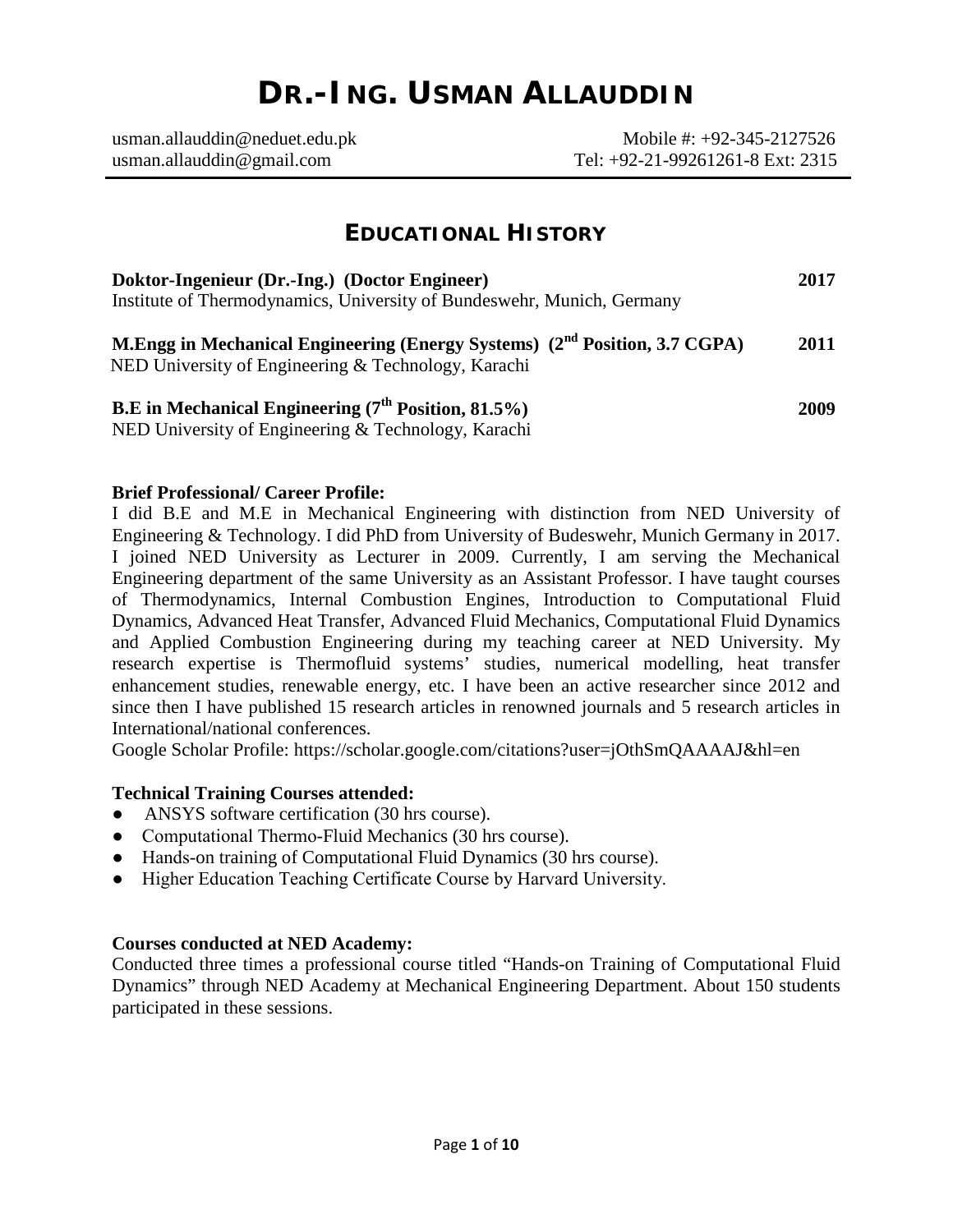## **PHD THESIS**

**Title:** "Modeling of Turbulent Premixed Combustion using LES and RANS Methods"

**Supervisor:** Prof. Dr. rer. nat. Michael Pfitzner

**University:** University of Bundeswehr, Munich, Germany

## **Abstract:**

- Modelling and simulation of complex processes of turbulent premixed combustion for varied pressures, inlet conditions of flow and turbulent length scales.
- A novel LES sub-grid Flame Surface density model is used to investigate various features of significant importance e.g. counter-gradient sub-grid scalar flux, pressure and Lewis number effects.
- The performance of the simplified version of the model is investigated.
- RANS version of the model is developed and investigated its performance in comparison to the original model and well documented experimental data.

**Number of publications:** Four journal and four conference (international) publications.

## **Journal Publications:**

- **1.** U. Allauddin, S.R.R. Lomada M. Pfitzner, "Investigation of pressure and the Lewis number effects in the context of flame surface density closure for LES of premixed turbulent combustion", Theoretical and Computational Fluid Dynamics, 35(1), pp. 17-37, 2021.
- **2.** U. Allauddin, M. Pfitzner, "Development of a RANS premixed turbulent combustion model based on the algebraic flame surface density concept" Journal of Engineering for Gas Turbines and Power, vol. 141(2), 2018.
- **3.** U. Allauddin, M. Klein, M. Pfitzner, N. Chakraborty, "A-priori and a-posteriori analysis of algebraic flame surface density modelling in the context of large eddy simulation of turbulent premixed combustion", Numerical Heat Transfer, part A,vol. 71(2), pp. 153-171, 2017.
- **4.** R. Keppeler, E. Tangermann, U. Allauddin, M. Pfitzner, "LES of low to high turbulence combustion in an elevated pressure environment", Flow Turbulence Combustion, vol. 92, pp. 767-802, 2014.

## **Conference Publications:**

- **1.** U. Allauddin, R. Keppeler, M. Pfitzner, "Turbulent premixed LES combustion models based on fractal flame surface density concept", ASME paper GT2014-25919, Proc. ASME Turbo Expo, Düsseldorf, Germany, June 2014.
- **2.** M. Klein, U. Allauddin, R. Keppeler, M. Pfitzner, "Towards uncertainty quantification and quality assessment for large eddy simulation of turbulent premixed combustion", In Uncertainty Quantification in Computational Fluid Dynamics, Paris, France, May 2015.
- **3.** P. Janas, U. Allauddin, M. Pfitzner, B. Boehm, A. Kempf, "Numerical investigation of the influence of different valve seat geometries on the in-cylinder flow and combustion in spark ignition engines", abstract accepted for LES4ICE, Rueil-Malmaison, France, November 2016.
- **4.** U. Allauddin, M. Klein, M. Pfitzner, N. Chakraborty, "A-priori and a-posteriori analysis of algebraic flame surface density modelling in the context of large eddy simulation of turbulent premixed combustion", Proc. SPEIC 14 – Towards sustainable combustion, Lisboa, Portugal, November, 2014.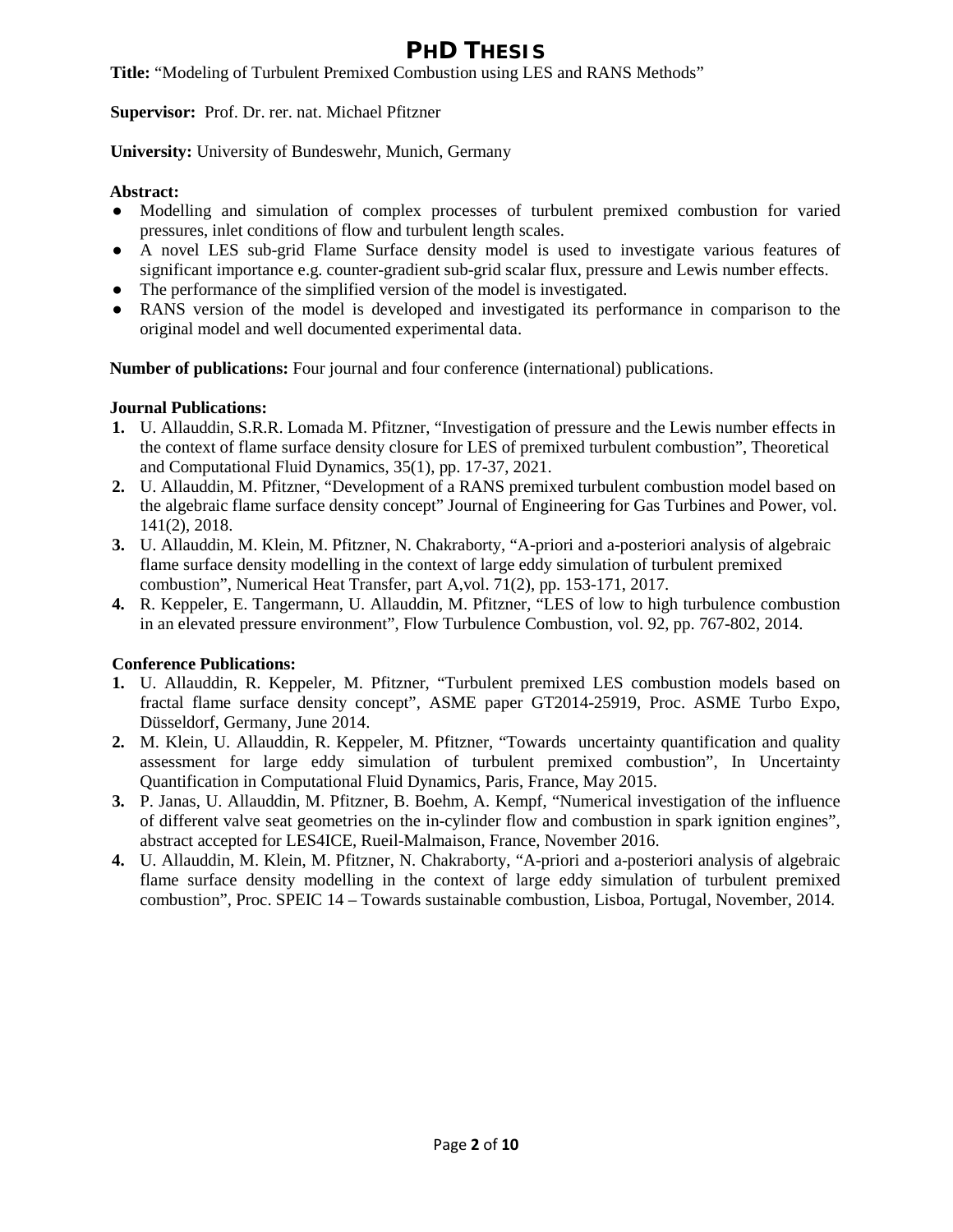## **INDEPENDENT STUDY PROJECT**

#### **Title: "The Simulation of Turbulent Axisymmetric Impinging Jets using RANS Methods"**

**Supervisor:** Prof. Dr. Naseem Uddin

**University:** NED University of Engineering & Technology, Karachi

#### **Abstract:**

- Numerically investigated the flow field and heat transfer augmentation via axisymmetric detached ribroughners in single and multiple jets impingement with and without cross-flow interactions
- Examined the influence of jet Reynolds number, jet-outlet-to-target wall distance, blowing ratio, rib clearance ratio, rib width and rib height
- Did the validation of numerical predictions with the relevant experimental data and performed Grid Sensitivity analysis through GCI method to reduce the discretization errors
- The presence of detached ribs showed a significant augmentation in heat transfer in single jet impingement without cross-flow and enhanced peak Nusselt number in single and multiple jets impingement with detached ribs and cross-flow at moderate cross-flow velocities.

#### **Number of publications:** Two journal publications.

- **1.** U. Allauddin, N. Uddin, S. O. Neumann, "Heat transfer enhancement by detached-ribs on a flat surface subjected to jet impingement", Numerical Heat Transfer ,part A, vol. 63, pp. 921-940, 2013.
- **2.** U. Allauddin, N. Uddin, "Heat transfer enhancement by detached-ribs on a surface subjected to jet impingement", J. Thermophysics Heat Transfer, vol. 27, pp. 355-359, 2013.

## **FINAL YEAR PROJECT**

#### **Title: "Design and Feasibility of an Alternate Air Conditioning System at HUB Power Plant**"

**Supervisor:** Prof. Dr. Anjum Khalid

**University:** NED University of Engineering & Technology, Karachi

#### **Key Highlights:**

- Prepared a detailed Feasibility Report for replacing existing Vapor Compression Chiller with more economical chiller i.e. Vapor Absorption/Centrifugal Chiller and explored a potential annual saving of Rs. 5 Million
- Did designing of major components and prepared a lay out of the piping system of the new system.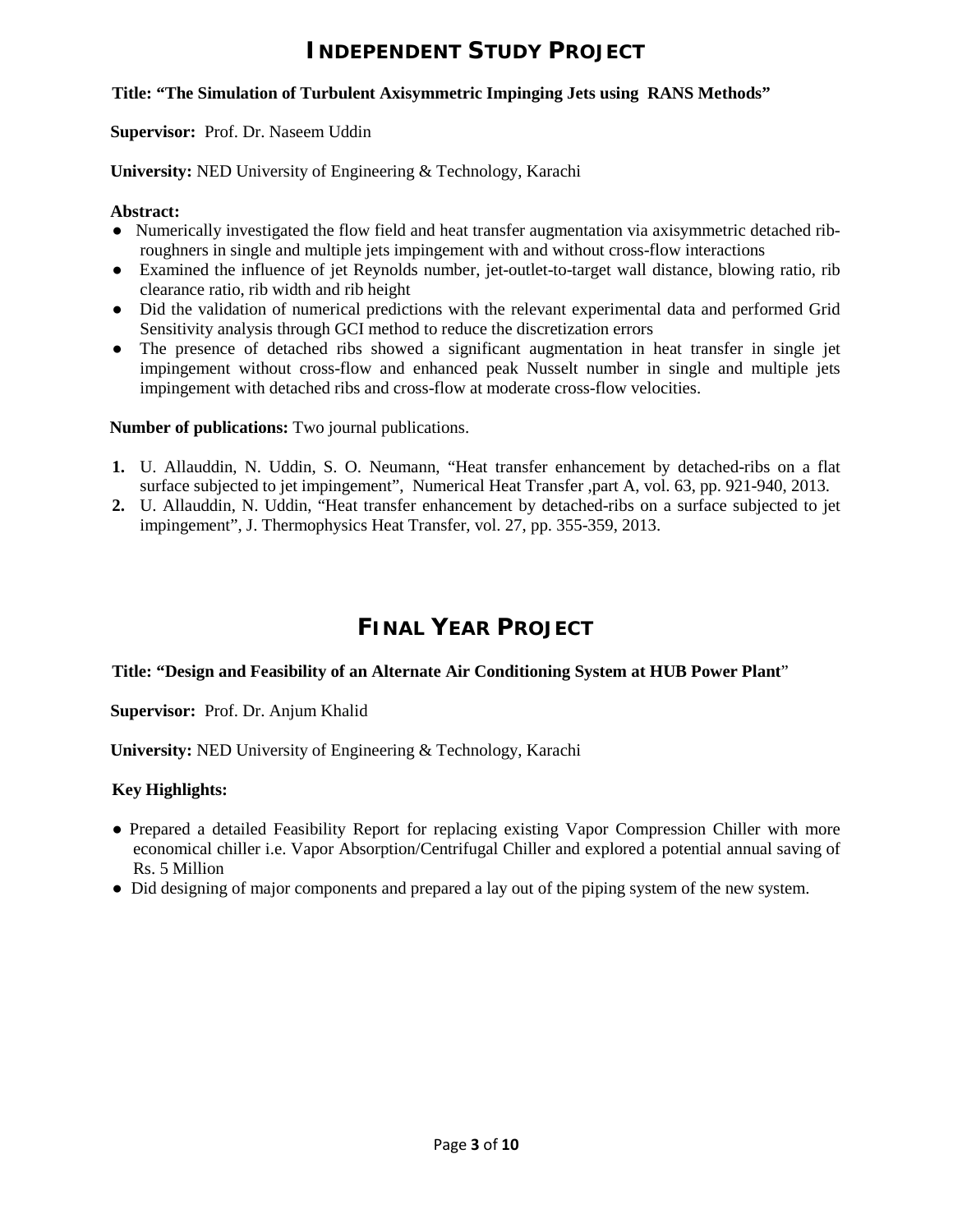## **EMPLOYMENT HISTORY**

## NED University of Engineering & Technology, Karachi Feb.09 ~ Present

The details of different positions held are:

| <b>Department</b><br>organization                                                       | Name of post                                        | Grade      | Date From   | Date To                  | Total<br>period                | <b>Brief description of Job</b>                                                                                                                                                                                                                                                                                                                                                                                                                                                                               |
|-----------------------------------------------------------------------------------------|-----------------------------------------------------|------------|-------------|--------------------------|--------------------------------|---------------------------------------------------------------------------------------------------------------------------------------------------------------------------------------------------------------------------------------------------------------------------------------------------------------------------------------------------------------------------------------------------------------------------------------------------------------------------------------------------------------|
| <b>MECHANICAL/NED</b><br>UNIVERSITY OF<br><b>ENGINEERING AND</b><br>TECHNOLOGY, KARACHI | <b>LECTURER</b><br>(CONTRACT)                       | BPS-<br>18 | 24-Jan-2009 | 07-Feb-2010              | 1 years 14<br>days             | Teaching, R&D, Supervision<br>Of Undergraduate.<br>Postgraduate, Industrial And<br>Research Projects,<br>Administrative Work, Etc.                                                                                                                                                                                                                                                                                                                                                                            |
| MECHANICAL/NED<br><b>UNIVERSITY OF</b><br><b>ENGINEERING AND</b><br>TECHNOLOGY, KARACHI | <b>LECTURER</b><br>(ADHOC)                          | BPS-<br>18 | 08-Feb-2010 | $23 - \text{Jun} - 2010$ | 4 months 15<br>days            | Teaching, R&D, Supervision<br>Of Undergraduate,<br>Postgraduate, Industrial And<br>Research Projects,<br>Administrative Work, Etc.                                                                                                                                                                                                                                                                                                                                                                            |
| <b>MECHANICAL/NED</b><br>UNIVERSITY OF<br><b>ENGINEERING AND</b><br>TECHNOLOGY, KARACHI | <b>LECTURER</b><br>(PERMANENT)                      | BPS-<br>18 | 24-Jun-2010 | 14-Mar-2018              | 7 years 8<br>months 18<br>days | Teaching, R&D, Supervision<br>Of Undergraduate.<br>Postgraduate, Industrial And<br>Research Projects.<br>Administrative Work, Etc.                                                                                                                                                                                                                                                                                                                                                                            |
| <b>MECHANICAL/NED</b><br>UNIVERSITY OF<br><b>ENGINEERING AND</b><br>TECHNOLOGY, KARACHI | <b>ASSISTANT</b><br><b>PROFESSOR</b><br>(PERMANENT) | BPS-<br>19 | 15-Mar-2018 | $17$ -May-<br>2021       | 3 years 2<br>months 2<br>days  | Currently Working As An<br><b>Assistant Professor In</b><br>Mechanical Department At<br>Neduet. The Job<br>Responsibilities Includes:<br>1. Conducting Theory And<br><b>Practical Classes Of Different</b><br>Subjects Related To<br>Mechanical Engineering.<br>2. Supervising Different<br>Undergraduate, Postgraduate,<br><b>Industrial And Research</b><br>Projects.<br>3. Research And<br>Development.<br>4. Administrative Work.<br>5. Also Serving As Director<br>Ned Dice Energy Innovation<br>Center. |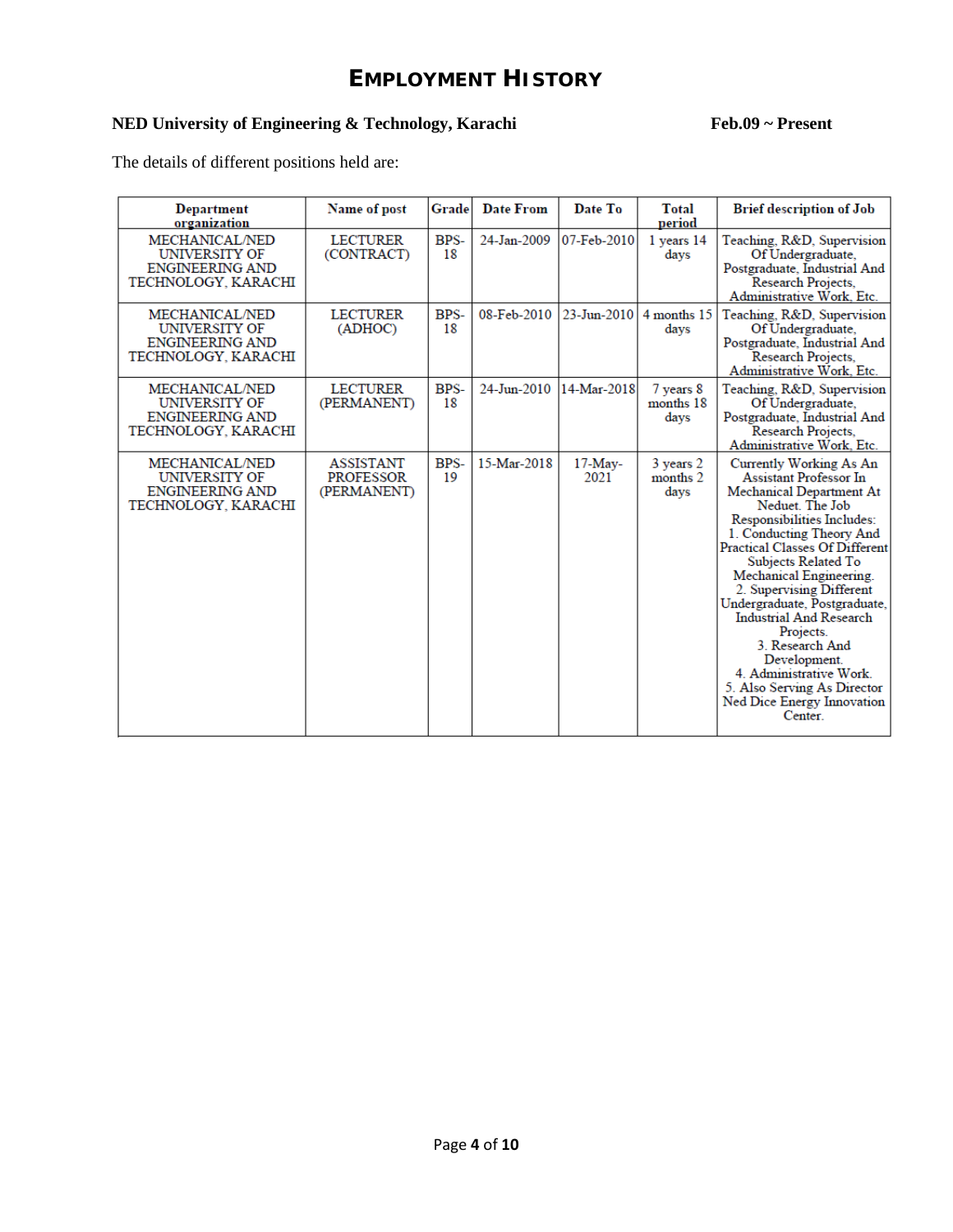## **RESEARCH GRANTS**

- Recipient of HEC Start Up Research Grant of Rs. 487,800/- (SRGP-2067, 2018, Status: completed).
- Recipient of PKR 1 million research funding for the Independent Research Project titled "Performance Enhancement of an Impinging Jet System Using a Variety of Techniques". (Status: In progress).
- Recipient of NGIRI-IGNITE 2020 research funding on two R&D projects titled "Numerical Study to Investigate Heat and Fluid Flow Characteristics of a Roughened Solar Air Heater" and "Part Detailing of EV Three Wheeler on Solid Modelling along with FES". (Status: completed).
- Recipient of PKR 0.8 million funding from Thal Engineering Pvt. Ltd. and Gresham's Eastern Pvt. Ltd. for four different applied projects entitled "Energy storage system of Electric vehicles", "Parametric Study of a Newly Designed Industrial Boiler using CFD", "Study of Swirl Effects on Combustion in an Industrial Natural Gas Combustor using CFD", "Energy conservation at Thal Engineering" and "Part Detailing of Electric Three Wheeler on Solid Modelling along with FES" (Status: completed).
- Recipient of PKR 0.4 million funding from Thal Engineering Pvt. Ltd. for two different projects related to indigenous development of Electric Car (Status: In progress).
- With a mission to win major research funding from HEC/External source, I applied for all the HEC Research grants. The proposal for the ICRG Research grant went to the second round where only 50 projects were shortlisted from all over Pakistan.

## **DEVELOPMENT OF AN ADVANCED HPC FACILITY**

Developed an advanced High Performance Computational (HPC) facility in the Mechanical department from the funding received from HEC. Using this facility, I published following research papers in highquality JCR journals:

- **1.** U. Allauddin, H.M.U. Khan, R. Mohiuddin, N. Uddin, W.A. Khan, "Nanoscale heat transfer investigation of an array of jets impingement with different working fluids under crossflow with and without pin-fins", Journal of Heat Transfer, vol. 50(1), 81-104, 2020.
- **2.** U. Allauddin, T. Jamil, M. Shakaib, H.M.U. Khan, R. Mohiuddin, M.S. Saeed, H. Ahsan, N. Uddin., Heat transfer enhancement caused by impinging jets of  $Al_2O_3$ -water nanofluid on a micro-pin fin roughened surface under crossflow conditions−A numerical study, J. Enhanced Heat Transfer, vol. 27(4), pp. 367-387, 2020.
- **3.** U. Allauddin et al., Parametric Study of Swirl Effects on Combustion in an Industrial Natural Gas Combustor using CFD, Journal of Engineering Thermophysics, 30(1), 2020.

## **DESIGN AND FABRICATED PROJECTS**

- Design and Fabrication of Solar Water Geyser at Staff Washrooms of Mechanical Engineering Department
- An Alternate /Supporting Heating and Cooking System for Staff Canteen using Renewable Energy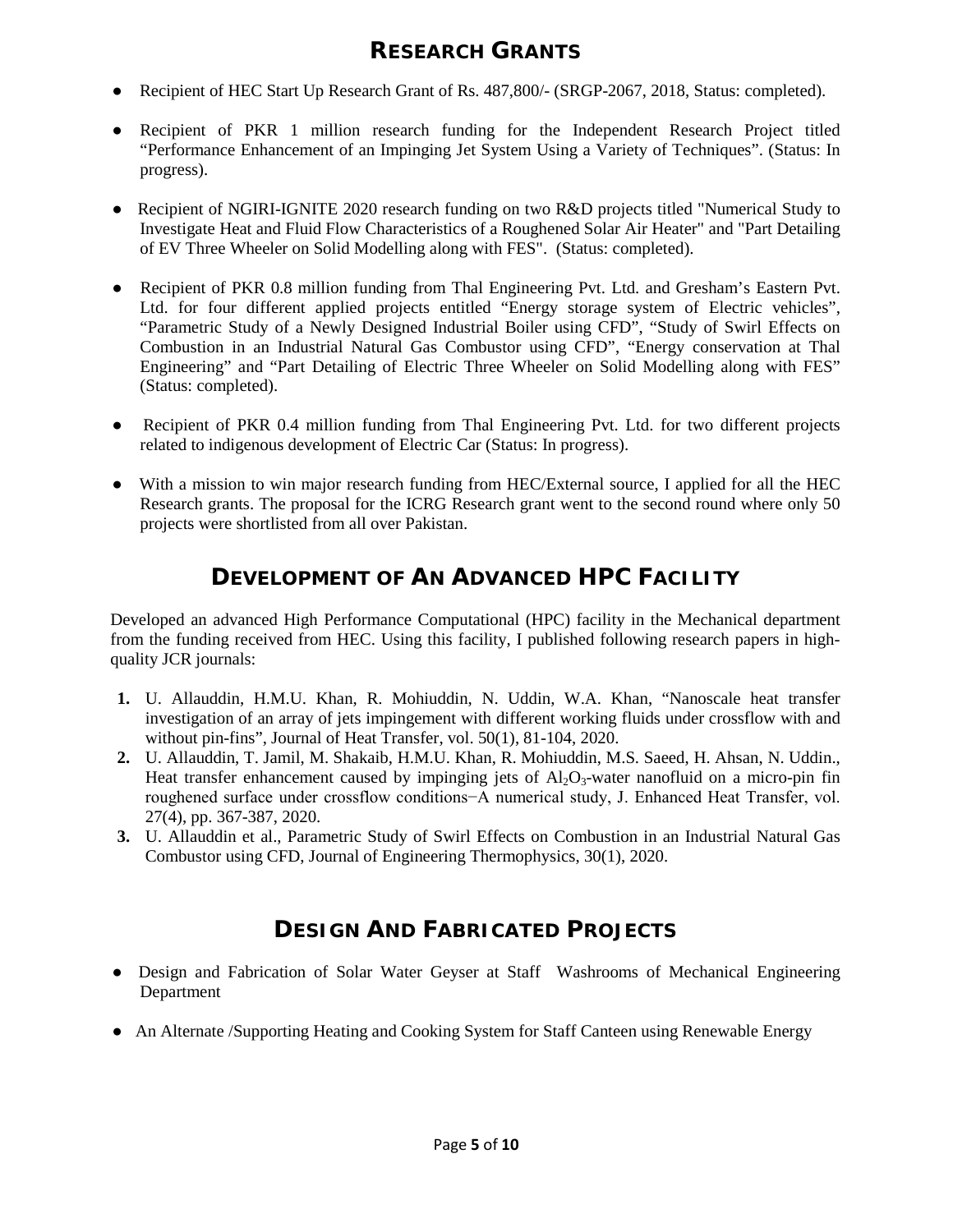## **MASTER THESIS SUPERVISED**

Supervised Master Thesis ME:5002 entitled:

- **1.** "Performance enhancement of an impinging jet system using a variety of techniques"
- **2.** "Theoretical and experimental design of reversible axial exhaust fan"
- **3.** "Heat transfer and fluid flow characteristics investigation using detached ribs in a wall jet flow"
- **4.** "A numerical study for the thermal performance enhancement of heat exchangers"
- **5.** "Simulation of Ranque-Hilsch vortex tube using RANS methods"
- **6.** "Investigation of fluid & heat transfer over a dimpled plate jet impingement system"
- **7.** "Numerical investigations of flow and heat transfer characteristics in impinging jet system using nanofluids"

## **PH.D. THESIS SUPERVISED**

Supervising a Ph.D. student along with Dr. Muhammad Shakaib, Assistant Professor in Mechanical Engineering Department of NED University. The thesis title is "Flow Patterns and Heat Transfer in Circulating Fluidized Beds: Numerical Modeling and Experimental Validation".

## **PROFESSIONAL/SCIENTIFIC MEETINGS ATTENDED**

- Participated as a distinguished speaker in National Conference on Computational Mechanics NCCM 02-03 April 2019 held at Pakistan Institute of Engineering & Applied Sciences (PIEAS), Islamabad.
- Participated as a Session Chair in National Conference on Computational Mechanics (NCCM 02-03 April 2019)
- Participated in an international "Training of Trainers" workshop on "Energy Solutions by Dalberg", a US based global group, envisioned to build a more inclusive and sustainable world. The 3-day workshop held on 29-31 January 2019 and consists of 6 modules, designed to support the capacity building and scaling of renewable energy start-ups in Pakistan.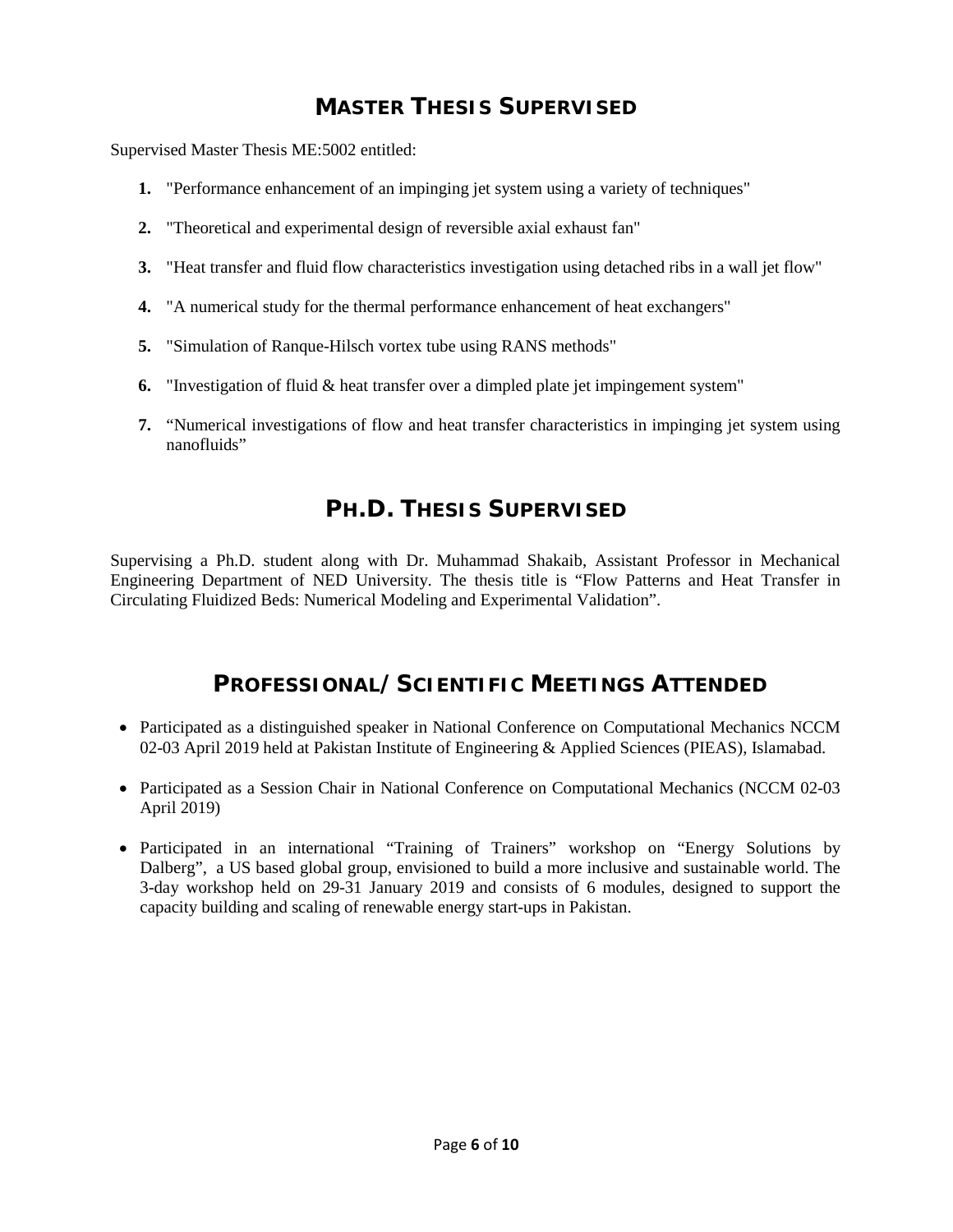## **RESEARCH PUBLICATIONS**

#### **Year 2021**

- U. Allauddin, S. Salahuddin, M. Uzair, Performance enhancement of an impinging jet system using different working fluids-A numerical study, Heat Transfer Research, 52(1), pp. 17-30, 2021.
- $\bullet$  U. Allauddin, H.R. Ansari, S.S. Ahmed, A. Anjum, H.A. Siddique, M.Y. Ahmed, A.A. Khan<sup>1</sup>, S.S. Khan, M. Salman, N. Uddin, Parametric Study of Swirl Effects on Combustion in an Industrial Natural Gas Combustor using CFD, Journal of Engineering Thermophysics, 30(1), 2021.
- M. Mahrukh, U. Allauddin, M. E. Haque, N. Uddin, A numerical investigation of flow over single and three tandem square cylinders at Reynolds number of 22000, accepted for publication in Mehran University Research Journal of Engineering and Technology, 2021.

## **Year 2020**

- U. Allauddin, S.R.R. Lomada M. Pfitzner, "Investigation of pressure and the Lewis number effects in the context of flame surface density closure for LES of premixed turbulent combustion", Theoretical and Computational Fluid Dynamics, 35(1), pp. 17-37, 2021.
- U. Allauddin, T. Jamil, M. Shakaib, H.M.U. Khan, R. Mohiuddin, M.S. Saeed, H. Ahsan, N. Uddin., Heat transfer enhancement caused by impinging jets of  $A_2O_3$ -water nanofluid on a micro-pin fin roughened surface under crossflow conditions−A numerical study, J. Enhanced Heat Transfer, vol. 27(4), pp. 367-387, 2020.
- U. Allauddin, H.M.U. Khan, R. Mohiuddin, N. Uddin, W.A. Khan, "Nanoscale heat transfer investigation of an array of jets impingement with different working fluids under crossflow with and without pin-fins", Journal of Heat Transfer, vol. 50(1), 81-104, 2020.
- U. Allauddin et al., An optical-energy model for optimizing the geometrical layout of solar photovoltaic arrays in a constrained field, Renewable Energy, vol. 149, pp. 55-65, 2020.
- U. Allauddin et al., Influence of Transpiration on Heat Transfer and Entropy Generation in a Dissipative Nanofluid Flow with Magnetic Dissipation: An Exact Approach, accepted for publication in Journal of Energies, vol. 13(20), pp. 5506, 2020.

#### **Year 2019**

• U. Allauddin, M. Pfitzner, "Development of a RANS premixed turbulent combustion model based on the algebraic flame surface density concept" Journal of Engineering for Gas Turbines and Power, vol. 141(2), 2018.

#### **Year 2018**

• U. Allauddin, M. Mahrukh, N. U. Rehman, M. E. Haque, N. Uddin, "Numerical Investigation of Heat Transfer by an Impinging Jet using Alumina-water Nanofluid", Numerical Heat Transfer, part A, vol. 74(8), pp. 1486-1502, 2018.

#### **Year 2017**

• U. Allauddin, M. Klein, M. Pfitzner, N. Chakraborty, "A-priori and a-posteriori analysis of algebraic flame surface density modelling in the context of large eddy simulation of turbulent premixed combustion", Numerical Heat Transfer, part A,vol. 71(2), pp. 153-171, 2017.

## **Year 2016**

• P. Janas, U. Allauddin, M. Pfitzner, B. Boehm, A. Kempf, "Numerical investigation of the influence of different valve seat geometries on the in-cylinder flow and combustion in spark ignition engines", abstract accepted for LES4ICE, Rueil-Malmaison, France, November 2016.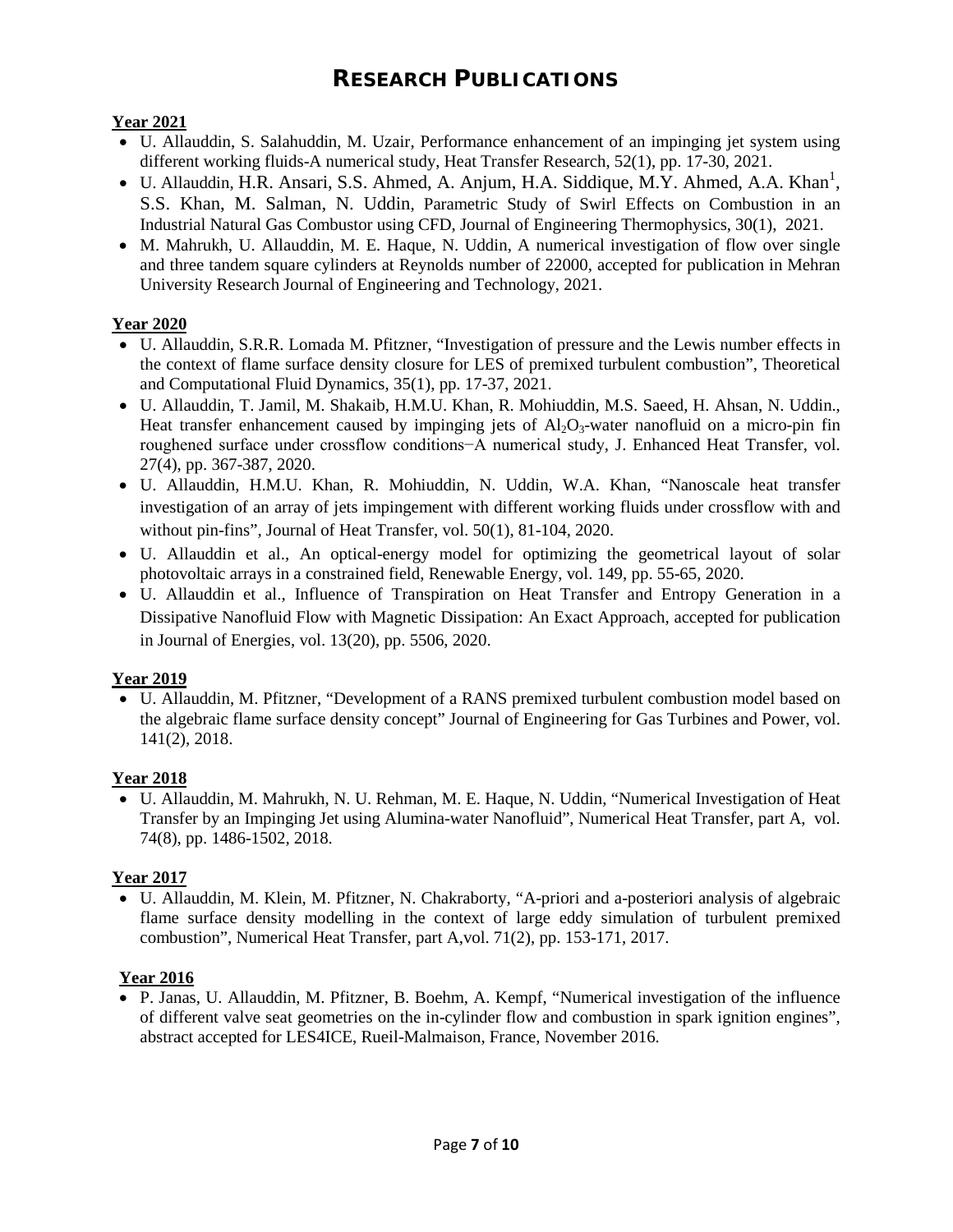#### **Year 2015**

• M. Klein, U. Allauddin, R. Keppeler, M. Pfitzner, "Towards uncertainty quantification and quality assessment for large eddy simulation of turbulent premixed combustion", In Uncertainty Quantification in Computational Fluid Dynamics, Paris, France, May 2015.

## **Year 2014**

- R. Keppeler, E. Tangermann, U. Allauddin, M. Pfitzner, "LES of low to high turbulence combustion in an elevated pressure environment", Flow Turbulence Combustion, vol. 92, pp. 767-802, 2014.
- U. Allauddin, R. Keppeler, M. Pfitzner, "Turbulent premixed LES combustion models based on fractal flame surface density concept", ASME paper GT2014-25919, Proc. ASME Turbo Expo, Düsseldorf, Germany, June 2014.
- U. Allauddin, M. Klein, M. Pfitzner, N. Chakraborty, "A-priori and a-posteriori analysis of algebraic flame surface density modelling in the context of large eddy simulation of turbulent premixed combustion", Proc. SPEIC 14 – Towards sustainable combustion, Lisboa, Portugal, November, 2014.

## **Year 2013**

- U. Allauddin, N. Uddin, S. O. Neumann, "Heat transfer enhancement by detached-ribs on a flat surface subjected to jet impingement", Numerical Heat Transfer ,part A, vol. 63, pp. 921-940, 2013.
- U. Allauddin, N. Uddin, "Heat transfer enhancement by detached-ribs on a surface subjected to jet impingement", J. Thermophysics Heat Transfer, vol. 27, pp. 355-359, 2013.
- U. Allauddin, M.A. Siddiqui, S.A. Raza, H.B. Kakar, "Assessment of coal gasification technologies potential for Sindh coal reservoirs", Proc. Int. Conference on Energy and Sustainability, Karachi, Pakistan , January 2013.

## **Year 2012**

• N. U. Shaikh, M.A. Siddiqui, U. Allauddin, "Integrated solar water-heater and solar water cooler performance during winter time", NED University J. Research, pp. 61-72, 2012.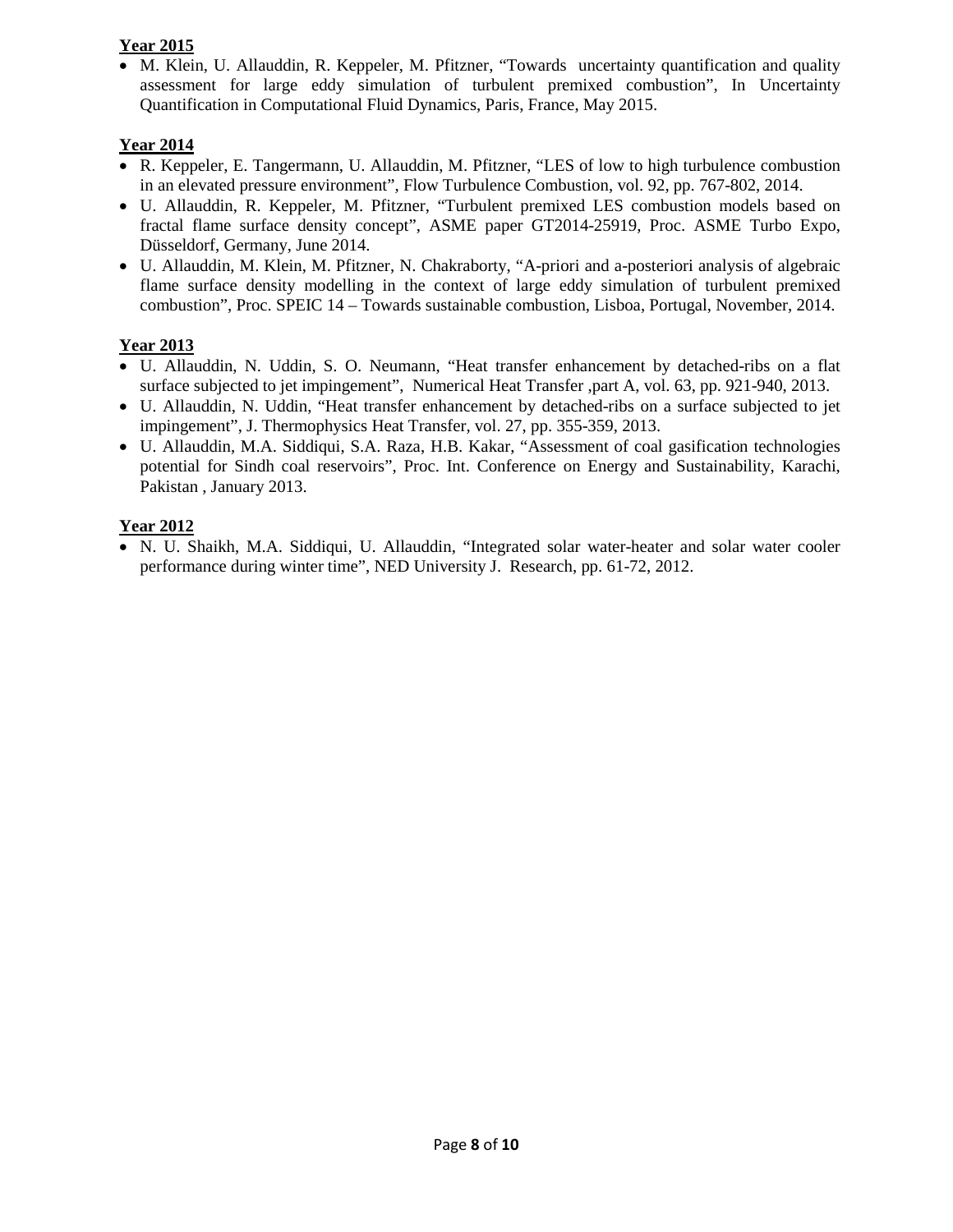## **ADMINISTRATIVE RESPONSIBILITIES**

#### **Currently also working as a Director of NED DICE Energy Innovation Centre with a mission:**

- To encourage and promote Energy related innovations throughout the country and transform them into commercial products and services and to serve as R&D wing for industry to help solve their energy related problems
- To empower our nation to address its Energy/Water problems through innovative solutions.

Following major activities were performed under the role of Director of NED DICE Energy Innovation Centre:

- **1.** Currently, working on design and development of Pakistan first ever indigenous electric car. The concept model of the car is ready for production in collaboration with TEVTA Pakistan. The design and development of power train system, battery packs with battery, thermal and vibration management systems and other major systems of the car are in progress. It is planned to launch the engineering prototype model at the end of 2021.
- **2.** Generated PKR 1.2 million funding to complete industrial projects entitled "Energy storage system of Electric vehicles", "Parametric Study of a Newly Designed Industrial Boiler using CFD", "Study of Swirl Effects on Combustion in an Industrial Natural Gas Combustor using CFD", "Energy conservation at Thal Engineering", "Part Detailing of Electric Three Wheeler on Solid Modelling along with FES", "Design and Fabrication of Battery Packs along with Battery Management System and Thermal Management System for an Electric car" and "Design Simulation and Implementation of Thermal, Vibration and Battery Management System for an Electric Car".
- **3.** Design and developed a new professional website of the Center
- **4.** Started Research Assistantship Program in which the Chartered members of the Centre can offer one project of their industry and one project of National interest and a team of four students will dedicatedly work on the project. Each team will get a stipend of Rs. 10,000/- per month for ten months. The applied projects from industry will be offered, students will get an exposure of industry, one of the supervisors will be from industry so students will learn the practices of industry and at the end students will be paid for completing the project.
- **5.** The Centre purchased Solar Panels Testing equipment by the funding received from USA organization to make Centre self-financed by offering different services and generate revenue out of it. PKR 125,000/- was generated in the first assignment.
- **6.** DICE Energy & Water was arranged at NED University on 10-11 October 2018. The event included four different event categories. It provided an opportunity to the academia and the industry to share innovative ideas and solutions to address the current energy/water scenario. More than 120 innovative project ideas were received from 28 different Universities of Pakistan.
- **7.** In collaboration with Shell Tameer organized two different sessions for the commercialization of projects registered in DICE Energy & Water 2018 event.
- **8.** Organized a technical session entitled "A Talk on Global Energy Economics" on 10th January 2019. Mr. Muqtadar Quraishi from Cornell University, Ithaca, New York State, USA delivered a condensed yet clear view of the World Energy scene both at a macro and micro level.
- **9.** Organized three meeting of the Industrial board of the Centre on: 9th, March 2018, 15th, March 2019 and 17th October, 2019 with the key agenda of "Development of the DICE Energy & Water Innovation Center to effectively support industry in their Energy and Water related problems".

#### **Worked as an ASME Faculty Coordinator of ASME NEDUET Section which had responsibilities of:**

- Organized a variety of activities of technical content and professional and personal values
- Prepared students to participate in International, National and Local activities arranged by ASME
- Created a professional and practical approach in the young engineers by engaging them in different activities of ASME